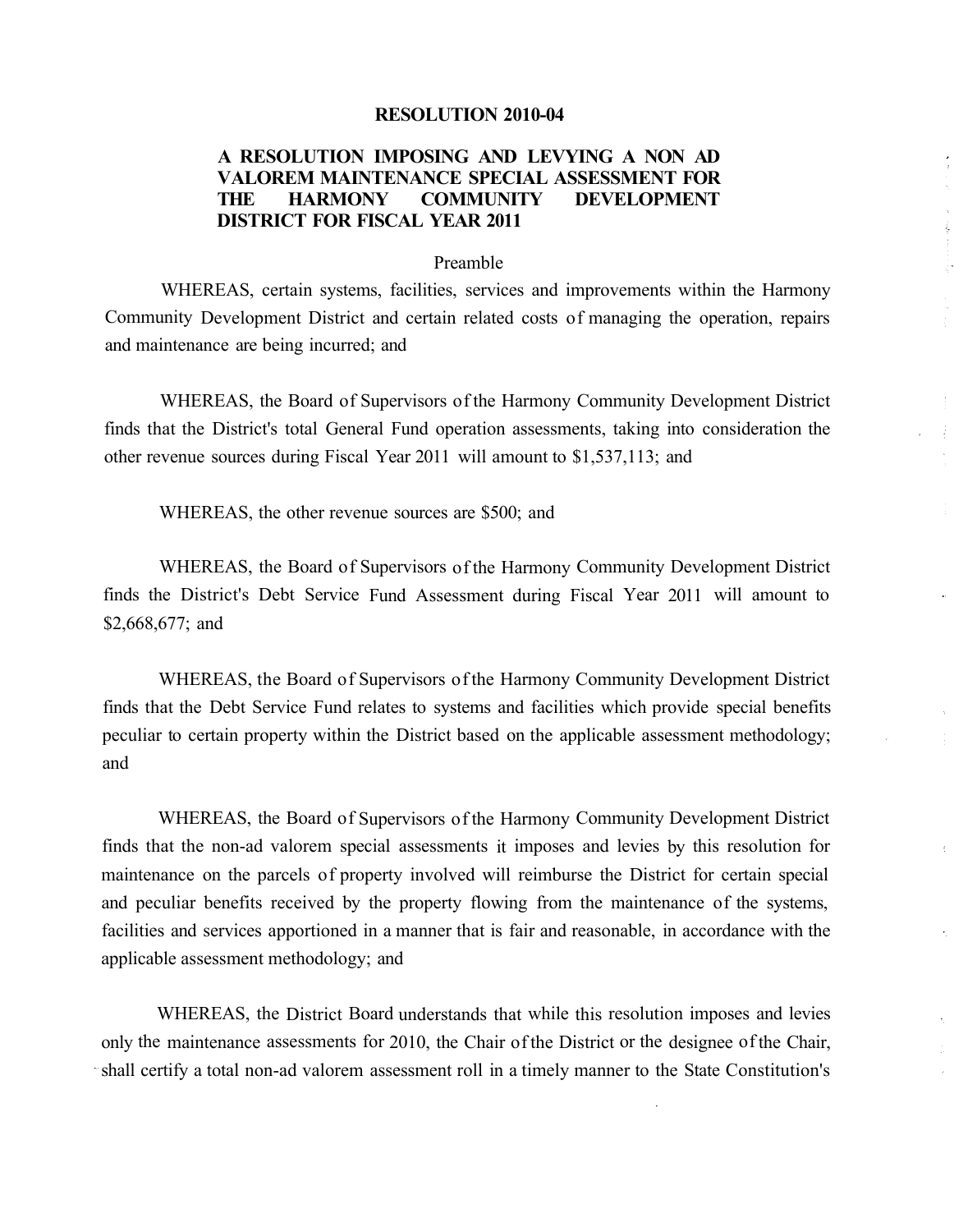Tax Collector in and for the Osceola County political subdivision for collection to include all assessments imposed, levied and approved by the District on the property including those for debt service as well as for special maintenance assessments using the uniform methodology.

WHEREAS, the District Board understands further that all assessments collected by the District Manager shall not be pursuant to the uniform methodology.

## **NOW, THEREFORE, BE IT RESOLVED BY THE BOARD OF SUPERVISORS OF THE HARMONY COMMUNITY DEVELOPMENT DISTRICT OF OSCEOLA COUNTY, FLORIDA;**

Section 1. All the whereas clauses are incorporated herein and are dispositive.

Section 2. A special assessment for maintenance as provided for in Section 190.021(3), Florida Statutes, (hereinafter referred to as assessment) is hereby imposed and levied on the platted lots within the District and on un-platted land within the District if applicable.

 $\hat{\omega}$ 

Section 3. That the collection and enforcement of the aforesaid assessments under the supervision of the Florida Department of Revenue on platted lots shall be by the Tax Collector and shall be at the same time and in like manner as ad valorem taxes and subject to all ad valorem tax collection and enforcement procedures which attend the use of the official annual tax notice using the uniform method.

Section 4. The maintenance special assessments on platted lots in the District will be combined with the debt service non-ad valorem assessments which were imposed, levied and certified as a total amount on the non-ad valorem assessment roll to the Osceola County Tax Collector by the designee of the Chair of the Board on compatible medium no later than 31 August 2010, which shall then be collected by the Tax Collector on the tax notice along with other non-ad valorem assessments from other local governments and with all applicable property taxes to each platted parcel of property. Any maintenance assessment imposed and levied on unplated lands will be collected by the District Manager.

Section 5. The proceeds therefrom shall be distributed to the Harmony Community Development District.